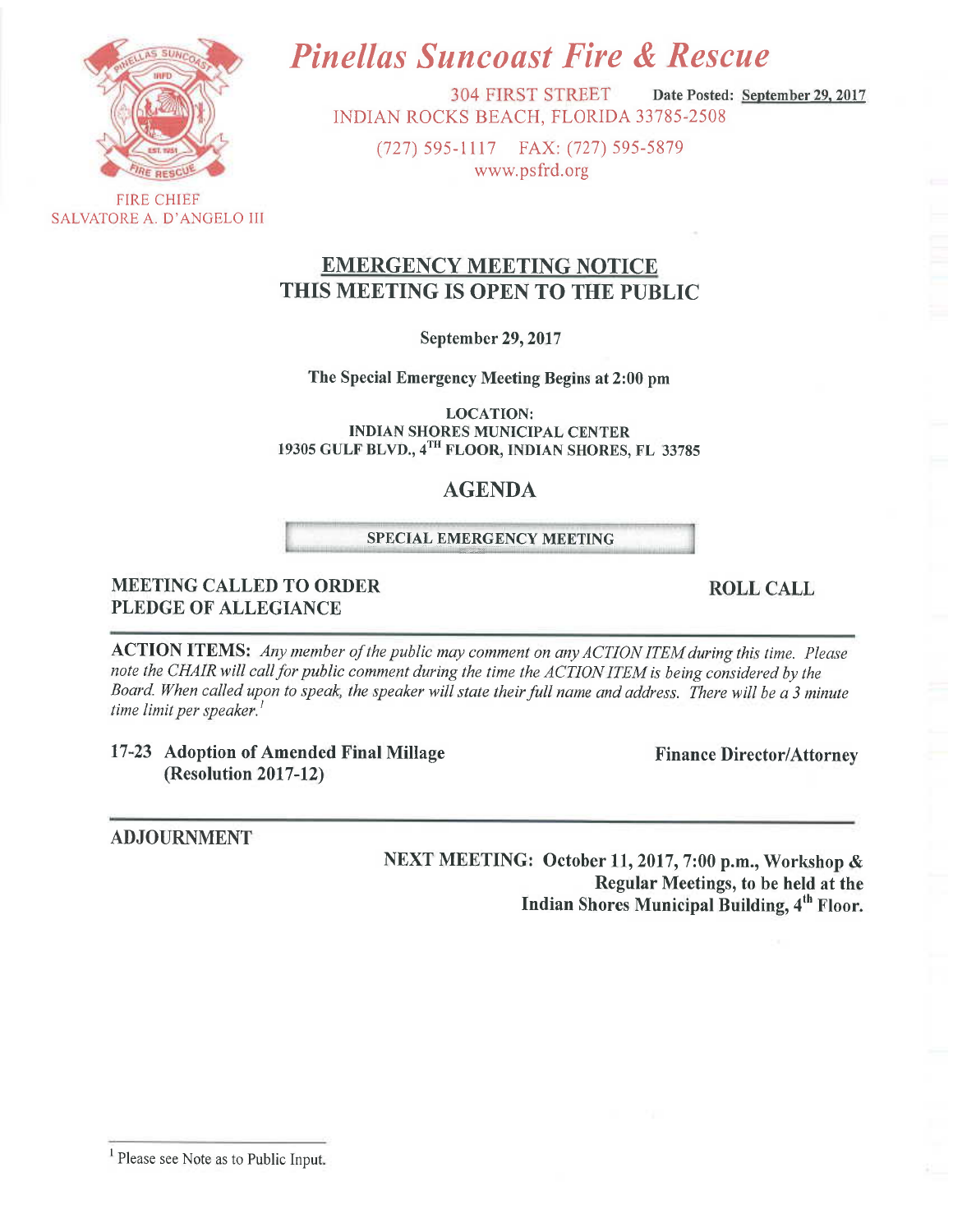### **Pinellas Suncoast Fire & Rescue District Board of Fire Commissioners**

## **Public Meeting and Public Hearing Information**

## **Requirements for Appeal**

Persons are advised that if they wish to appeal any decision made at a meeting/hearing, they will need a record of the proceedings; and for such purpose, they may need to insure that a verbatim transcript of the meeting is made, which record includes the testimony and evidence upon which the appeal is made.

It is not the responsibility of the Secretary to provide the above-referenced verbatim record. The Secretary will provide an audio recording of the meeting, upon request and payment for the materials used for the recording.

## **Public Input**

Persons wishing to speak during any Meeting or Public Hearing should try to complete a Citizen Comment Request Card at the entrance of the meeting room and submit the card to the Secretary to the Board. During each session, the Chair will call for Public Input at the appropriate times. The Board wishes to receive public input on all matters set for discussion on the agenda and on relevant topics that are not on the agenda. When recognized by the Chair and called to the podium, speakers should give their name and address for the record.

Persons may speak on an agenda item when the Board has finished their discussion on that item and prior to the vote. To speak on a non-agenda item, speakers will be called during the "General Remarks" from the Audience" section of the agenda.

Please note that the Board reserves the right to adjust the time allotted to each speaker as the Chair deems proper to allow for meaningful input and a fair chance to be heard and to allow the Board fair time to undertake its duties and obligations.

## When is the appropriate time to address my agenda item at a meeting?

When your non-agenda or agenda item comes up and our Chairperson call for Public Input, that means that the Board desires to take "public input". This is the time to get up and speak. While we understand that some of you might be nervous to speak in public, please note that every effort will be made to help you feel comfortable. When called to the podium, please come to the podium and try to speak so that your input can be heard by the entire Board as well as by the other persons present. Please give your name and address for the record and feel proud that you have participated in "government in the sunshine!"

## **Accommodations**

In accordance with the Americans with Disabilities Act and Section 286.26, Florida Statutes, persons with disabilities needing special accommodation to participate in this proceeding, or those requiring language assistance (free of charge) should contact the Pinellas Suncoast Fire & Rescue District Administration at (727) 595-1117 ext. 100 no later than forty-eight (48) hours prior to the proceeding. If contact is made after that time the District may not have sufficient time to make special accommodations.